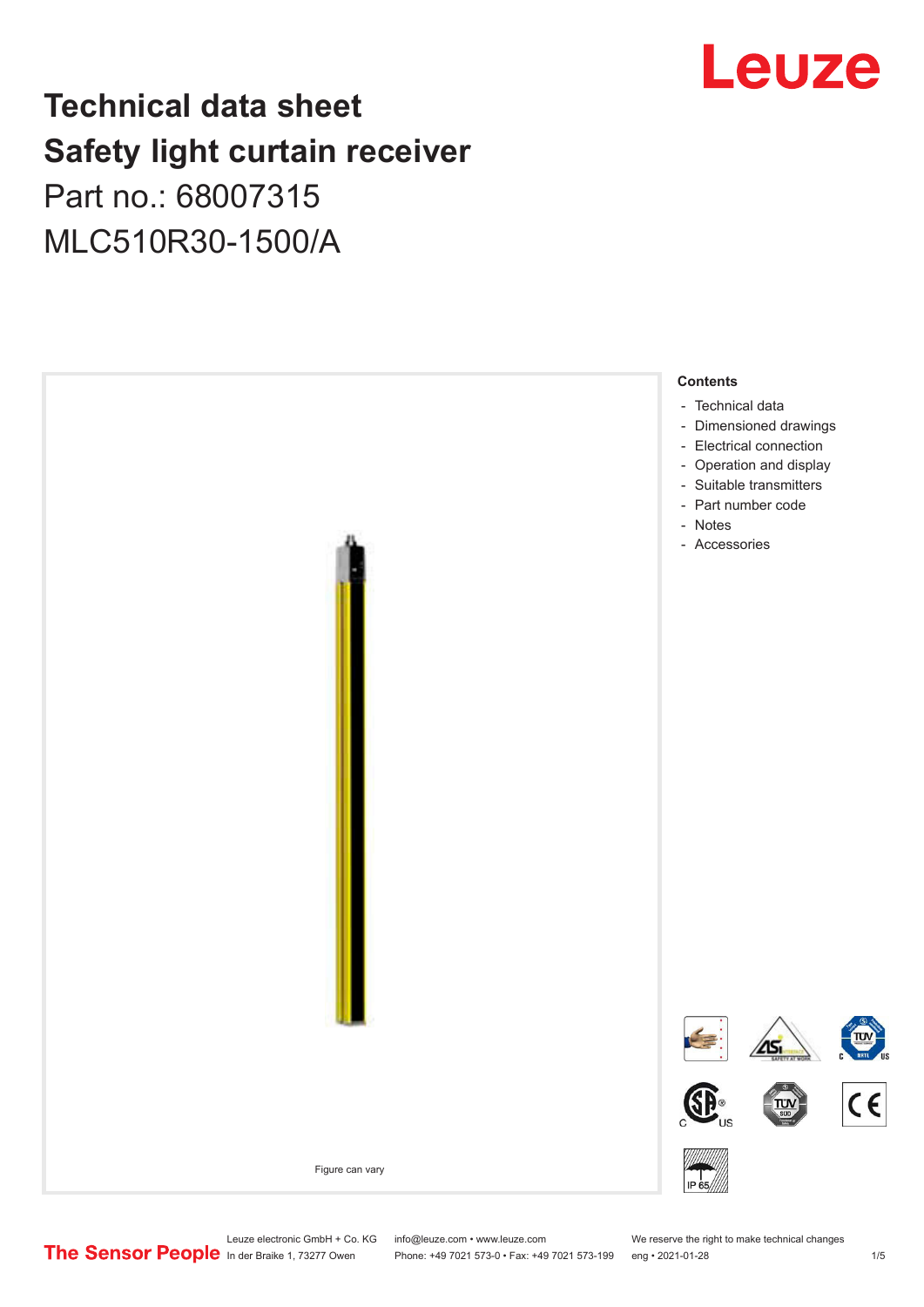## <span id="page-1-0"></span>**Technical data**

#### **Basic data**

| Series      | <b>MLC 500</b>  |
|-------------|-----------------|
| Device type | Receiver        |
| Application | Hand protection |

#### **Characteristic parameters**

| <b>Type</b>            | 4, IEC/EN 61496          |
|------------------------|--------------------------|
| <b>SIL</b>             | 3, IEC 61508             |
| <b>SILCL</b>           | 3, IEC/EN 62061          |
| Performance Level (PL) | e, EN ISO 13849-1        |
| $PFH_{n}$              | 7.73E-09 per hour        |
| Mission time $T_M$     | 20 years, EN ISO 13849-1 |
| Category               | 4, EN ISO 13849          |

#### **Protective field data**

**Resolution** 30 mm **Protective field height** 1,500 mm

**Optical data**

**Synchronization Synchronization** Optical between transmitter and receiver **Electrical data**

Short circuit protected

#### **Protective circuit COVER COVER COVER COVER COVER COVER COVER COVER COVER COVER COVER COVER COVER COVER COVER**

**Performance data Supply voltage U<sub>B</sub> Current consumption from AS-i** 

26.5 ... 31.6 V

150 mA

#### **Timing**

**circuit**

**Response time** 14 ms **Restart delay time** 100 ms

#### **Interface**

**Type AS-Interface Safety at Work AS-i Function** Process **AS-i profile** S-0.B.F **Slave address** 1..31 programmable, default=0 **Cycle time acc. to AS-i specifications** Max. 5 ms ms

#### **Connection**

**Number of connections** 1 Piece(s)

| <b>Connection 1</b>       |                   |
|---------------------------|-------------------|
| <b>Function</b>           | Machine interface |
| <b>Type of connection</b> | Connector         |
| <b>Thread size</b>        | M <sub>12</sub>   |
| <b>Material</b>           | Metal             |
| No. of pins               | $5 - pin$         |

# Leuze

|                                               | <b>Cable properties</b>                      |                            |  |
|-----------------------------------------------|----------------------------------------------|----------------------------|--|
|                                               | Permissible conductor cross<br>section, typ. | $0.25$ mm <sup>2</sup>     |  |
|                                               | Length of connection cable, max.             | 100 <sub>m</sub>           |  |
| Permissible cable resistance to<br>load, max. |                                              | $200 \Omega$               |  |
|                                               | <b>Mechanical data</b>                       |                            |  |
|                                               |                                              |                            |  |
|                                               | Dimension (W x H x L)                        | 29 mm x 1,566 mm x 35.4 mm |  |
|                                               | <b>Housing material</b>                      | Metal                      |  |
|                                               | <b>Metal housing</b>                         | Aluminum                   |  |
|                                               | Lens cover material                          | Plastic / PMMA             |  |
|                                               | Material of end caps                         | Diecast zinc               |  |
|                                               | Net weight                                   | $1,650$ g                  |  |
|                                               | <b>Housing color</b>                         | Yellow, RAL 1021           |  |

Mounting bracket

Swivel mount

Mounting on Device Column

#### **Operation and display**

| Type of display | I FD.      |
|-----------------|------------|
| Number of LEDs  | 2 Piece(s) |

#### **Environmental data**

| Ambient temperature, operation     | $055$ °C   |
|------------------------------------|------------|
| Ambient temperature, storage       | $-3070 °C$ |
| Relative humidity (non-condensing) | $095\%$    |

#### **Certifications**

| Degree of protection    | IP 65          |
|-------------------------|----------------|
| <b>Protection class</b> | Ш              |
| <b>Certifications</b>   | c CSA US       |
|                         | c TÜV NRTL US  |
|                         | TÜV Süd        |
| <b>US patents</b>       | US 6,418,546 B |

#### **Classification**

| <b>Customs tariff number</b> | 85365019 |
|------------------------------|----------|
| eCl@ss 5.1.4                 | 27272704 |
| eCl@ss 8.0                   | 27272704 |
| eCl@ss 9.0                   | 27272704 |
| eCl@ss 10.0                  | 27272704 |
| eCl@ss 11.0                  | 27272704 |
| <b>ETIM 5.0</b>              | EC002549 |
| <b>ETIM 6.0</b>              | EC002549 |
| <b>ETIM 7.0</b>              | EC002549 |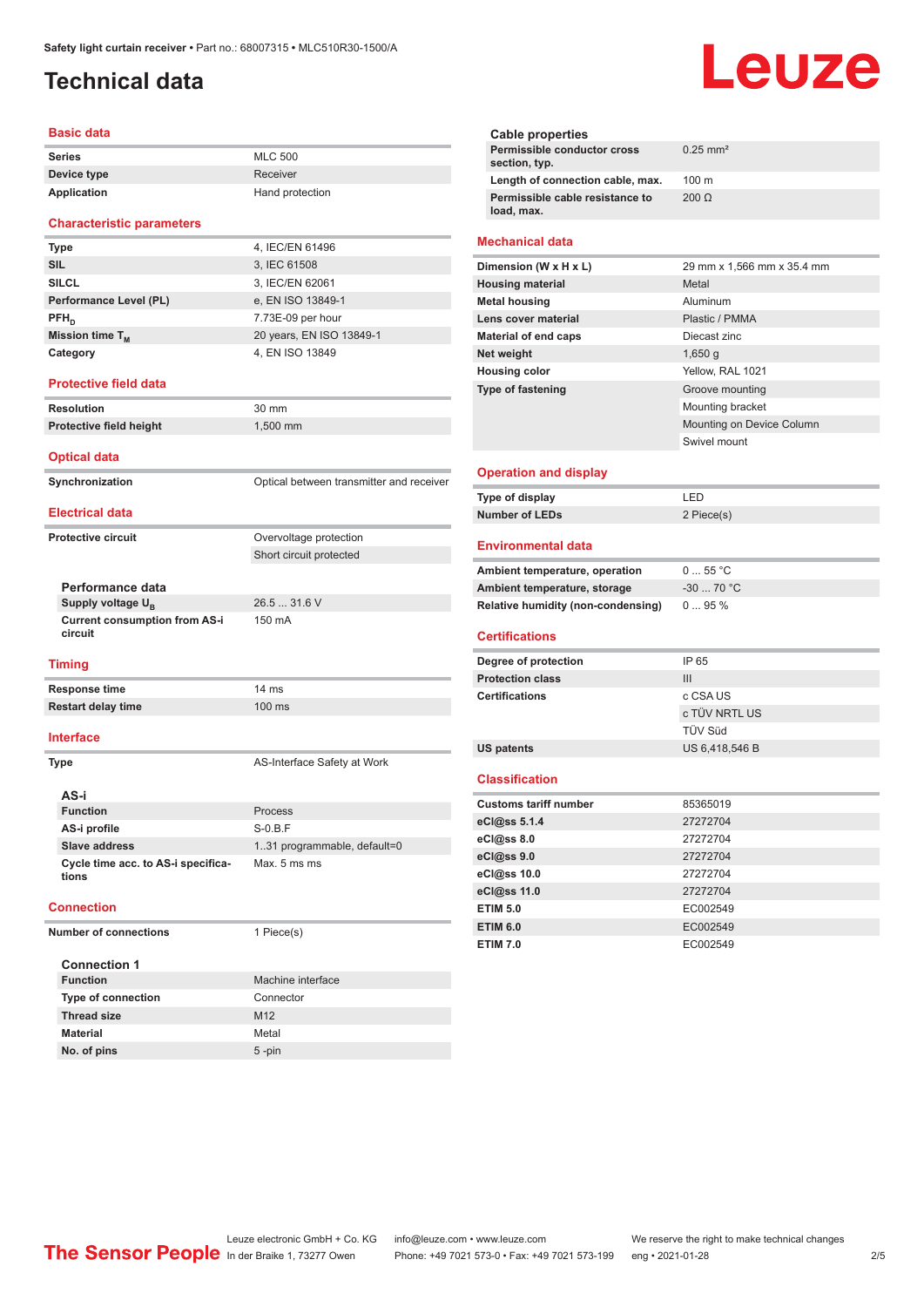## <span id="page-2-0"></span>**Dimensioned drawings**

Leuze

All dimensions in millimeters

## Calculation of the effective protective field height  $H_{PFE} = H_{PFN} + B + C$



 $H<sub>PE</sub>$  Effective protective field height = 1528 mm

 $H_{\text{PFN}}$  Nominal protective field height = 1500 mm<br>A Total height = 1566 mm

Total height =  $1566$  mm

B 19 mm

R Effective protective field height  $H_{PFE}$  goes beyond the dimensions of the optics area to the outer borders of the circles labeled with R.

## **Electrical connection**

### **Connection 1**

| <b>Function</b>           | Machine interface |
|---------------------------|-------------------|
| <b>Type of connection</b> | Connector         |
| <b>Thread size</b>        | M <sub>12</sub>   |
| <b>Type</b>               | Male              |
| <b>Material</b>           | Metal             |
| No. of pins               | $5$ -pin          |
| Encoding                  | A-coded           |

### **Pin Pin assignment 1** AS-i+ **2** n.c. **3** AS-i-**4** n.c. **5** n.c.



## **Operation and display**

| <b>LED</b>     | <b>Display</b>          | <b>Meaning</b>                                |
|----------------|-------------------------|-----------------------------------------------|
| 1              | Off                     | Device switched off                           |
|                | Red, continuous light   | Protective field interrupted                  |
|                | Red, flashing, 1 Hz     | <b>External error</b>                         |
|                | Red, flashing, 10 Hz    | Internal error                                |
|                | Green, flashing, 1 Hz   | Protective field free, weak signal            |
|                | Green, continuous light | Protective field free                         |
| $\overline{2}$ | Off                     | No voltage                                    |
|                | On                      | OSSD off, transmission channel C2             |
|                | Green, continuous light | AS-i slave communicating with AS-i master     |
|                | Red, continuous light   | AS-i slave not communicating with AS-i master |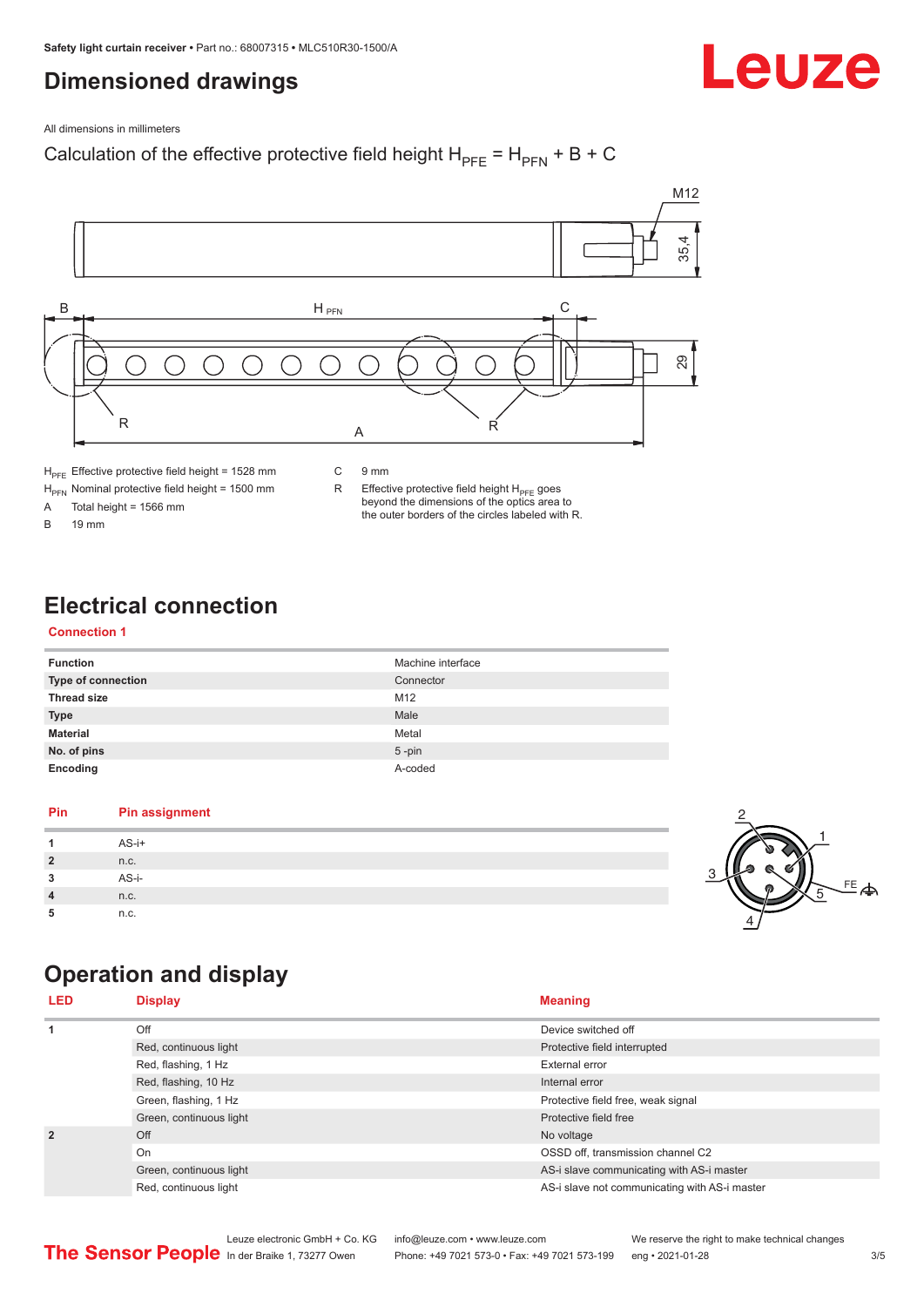## <span id="page-3-0"></span>**Operation and display**

| <b>LED</b>     | <b>Display</b>                  | <b>Meaning</b>                                       |
|----------------|---------------------------------|------------------------------------------------------|
| $\overline{2}$ | Yellow, flashing                | AS-i slave has invalid address 0                     |
|                | Red, flashing                   | AS-i slave device error or AS-i connection defective |
|                | Red/green, flashing alternately | Periphery error                                      |

## **Suitable transmitters**

| Part no. | <b>Designation</b> | <b>Article</b>                      | <b>Description</b>                                                                                                                                                       |
|----------|--------------------|-------------------------------------|--------------------------------------------------------------------------------------------------------------------------------------------------------------------------|
| 68006315 | MLC500T30-1500/A   | Safety light curtain<br>transmitter | Resolution: 30 mm<br>Protective field height: 1,500 mm<br>Operating range: 0  10 m<br>Interface: AS-Interface Safety at Work<br>Connection: Connector, M12, Metal, 5-pin |

## **Part number code**

| Part designation: MLCxyy-za-hhhhei-ooo |                                                                                                                                                                                                                                                                                             |  |  |  |  |
|----------------------------------------|---------------------------------------------------------------------------------------------------------------------------------------------------------------------------------------------------------------------------------------------------------------------------------------------|--|--|--|--|
| <b>MLC</b>                             | <b>Safety light curtain</b>                                                                                                                                                                                                                                                                 |  |  |  |  |
| x                                      | <b>Series</b><br>3: MLC 300<br>5: MLC 500                                                                                                                                                                                                                                                   |  |  |  |  |
| уy                                     | <b>Function classes</b><br>00: transmitter<br>01: transmitter (AIDA)<br>02: transmitter with test input<br>10: basic receiver - automatic restart<br>11: basic receiver - automatic restart (AIDA)<br>20: standard receiver - EDM/RES selectable<br>30: extended receiver - blanking/muting |  |  |  |  |
| z                                      | Device type<br>T: transmitter<br>R: receiver                                                                                                                                                                                                                                                |  |  |  |  |
| a                                      | <b>Resolution</b><br>14: 14 mm<br>20:20 mm<br>30:30 mm<br>40:40 mm<br>90: 90 mm                                                                                                                                                                                                             |  |  |  |  |
| hhhh                                   | Protective field height<br>150  3000: from 150 mm to 3000 mm                                                                                                                                                                                                                                |  |  |  |  |
| e                                      | <b>Host/Guest (optional)</b><br>H: Host<br>MG: Middle Guest<br>G: Guest                                                                                                                                                                                                                     |  |  |  |  |
| j.                                     | Interface (optional)<br>/A: AS-i                                                                                                                                                                                                                                                            |  |  |  |  |
| 000                                    | Option<br>/V: high Vibration-proof<br>EX2: explosion protection (zones 2 + 22)<br>SPG: Smart Process Gating                                                                                                                                                                                 |  |  |  |  |
|                                        | <b>Note</b>                                                                                                                                                                                                                                                                                 |  |  |  |  |
|                                        | $\&$ A list with all available device types can be found on the Leuze website at www.leuze.com.                                                                                                                                                                                             |  |  |  |  |

Leuze